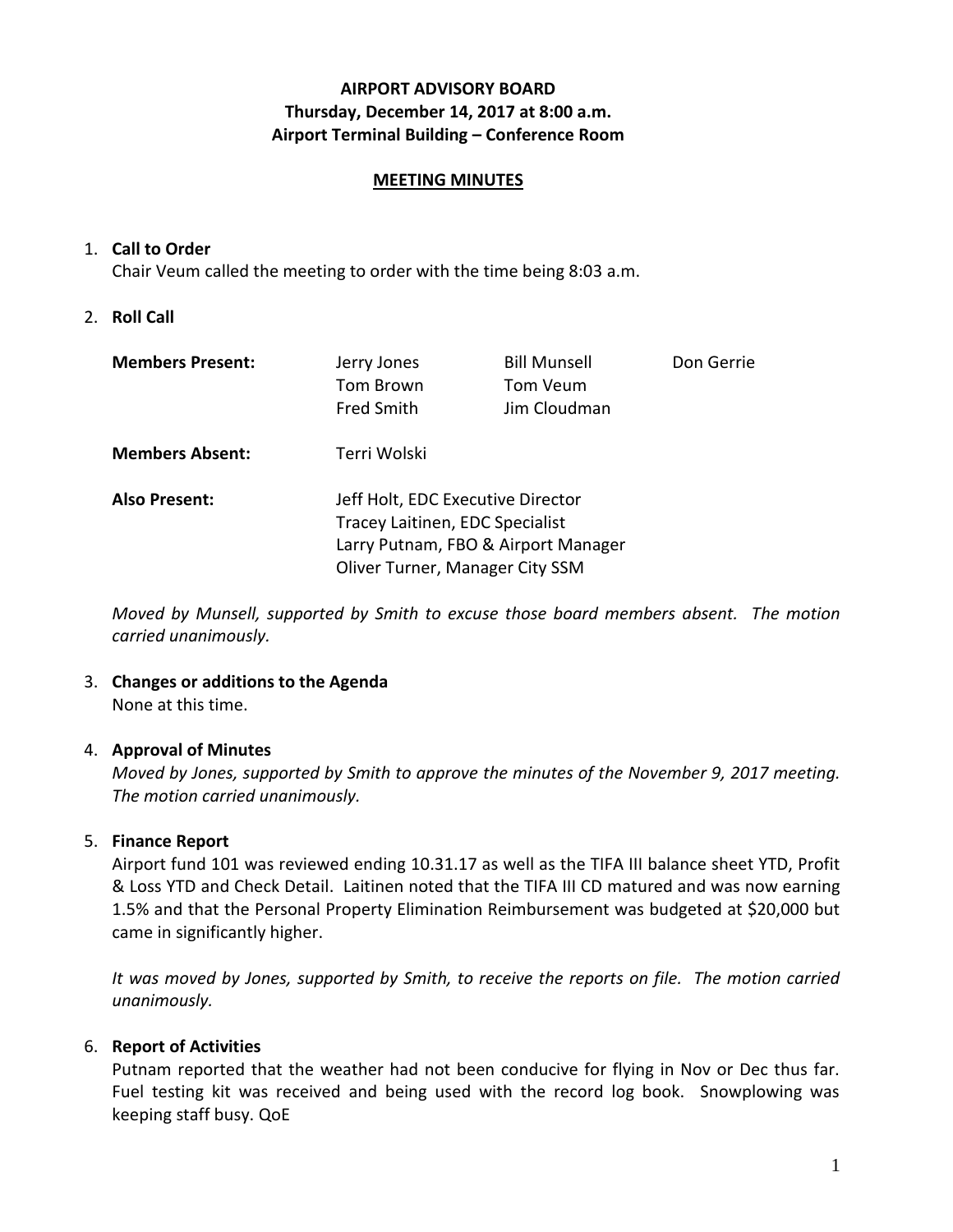## 7. **Old Business.**

## **a. Sump Pump Repairs**

Laitinen noted that this has been put off until spring along with the final crack sealing that was unable to be completed due to a drop in temps.

## **b. Terminal Renovation progress**

Laitinen, Brown and Putnam met with Jennifer Roy and did a walkthrough of the Phase I possibilities. A proposal for services will go on the City's website and then bids will be awarded at the January Board meeting. Items looking to renovate under Phase I at the terminal would include furniture, flooring, paint and then storage as well as a light coffee bar renovation to create a fresh welcoming look for our visiting public. Bathrooms would also be refreshed under this project. Some discussion was had about hiring a firm to assist with the decorating and purchasing of items due to the small budget. Smith noted that the airport is the first impression of our community and that the image of our local airport matters. Holt mentioned that the Smartzone was designed by Roy and folks complement it daily. Gerrie asked about design in house with the individual vendors and if the fee of 10% of the total budget was within the average. Turner reported that average design/engineering is typically 8-15% of budget. Putnam gave some history on the current décor noting that he and his wife purchased the furniture, wallpaper and made the curtains using their own funds. Veum noted that the renovation should be done prior to Spring when public flights increase. Laitinen will get the bid to the clerk's office to post.

## **c. Lighting Project**

Laitinen reported that we are just waiting to see what size rebate we receive and then we can wrap up installing the rest of the eyes on the LEDs.

## d. **Soo Pilots dinner**

Brown thanked everyone for attending and noted it was good to hear more about the air ambulance and services they provide. Holt thanked the pilots for the invitation and had a great time visiting with the other guests. Smith asked about the date change and discussion was had about trying to avoid City Commission meeting dates for 2018. Everyone agreed the location at the CCHall was great and that the food was delicious.

# **e. Winter meeting with MDOT AERO**

Laitinen will be contacting Mrs. Steudle next week to see if we can lock up a January 25<sup>th</sup> trip to Lansing to discuss future projects.

## **f. 2018-2024 CIP Process**

Holt reported that the initial ranking meeting had taken place. Turner noted that the plan will go before the City Commission in January for final approval.

## 8. **New Business**

## **a. Wi-Fi research**

Laitinen reported on her research in calling AT&T and Lighthouse.net. At this time we cannot reduce the \$300/mo bill for bundled services at the airport. Gerrie recommended contacting Charter and seeing if a bundling option was available through the City. Laitinen will follow up with Charter and report back in January.